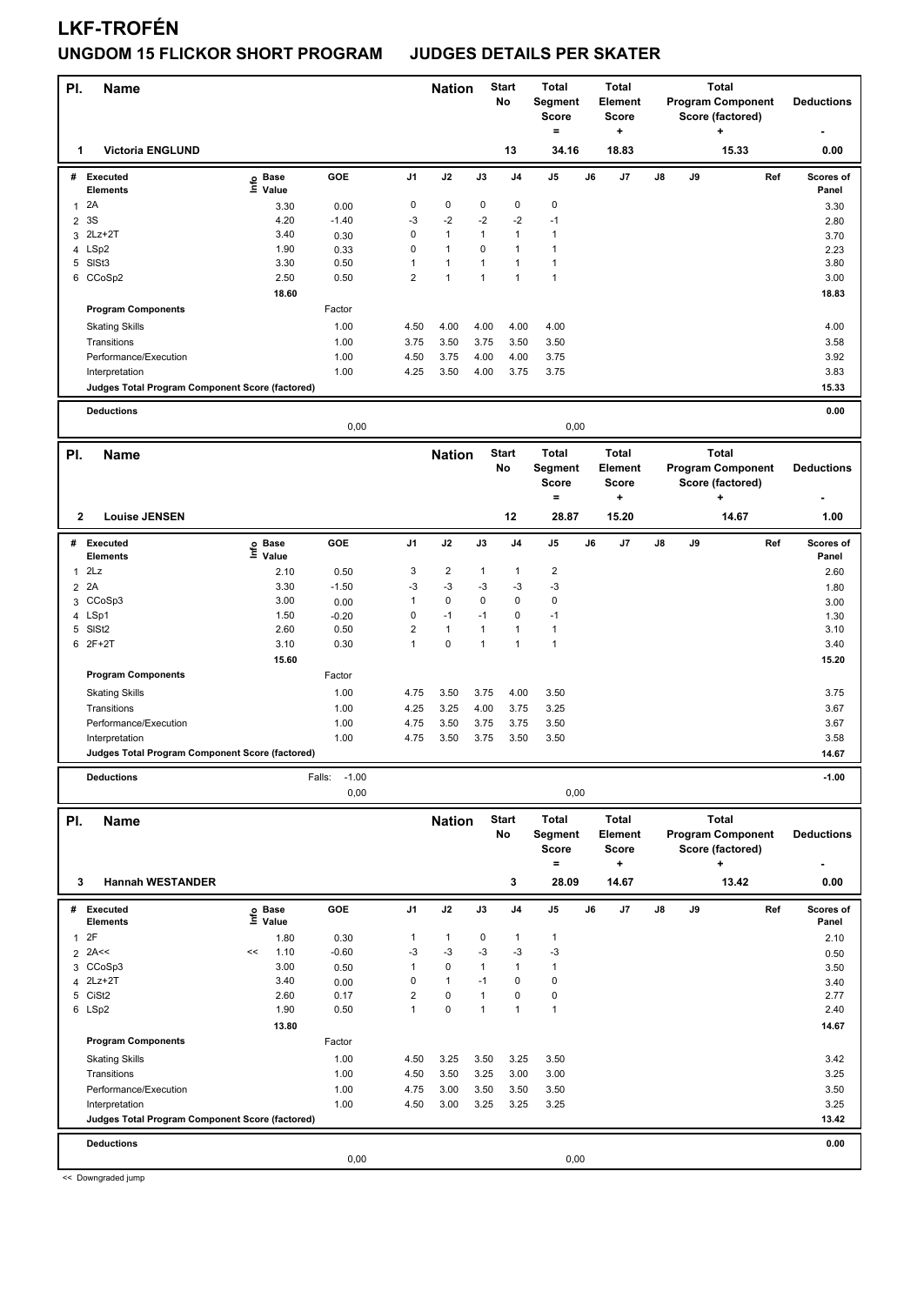### **UNGDOM 15 FLICKOR SHORT PROGRAM JUDGES DETAILS PER SKATER**

| PI.          | <b>Name</b>                                     |         |                      |                   |                | <b>Nation</b>  |             | <b>Start</b><br>No | <b>Total</b><br>Segment<br><b>Score</b><br>$\equiv$ |      | <b>Total</b><br>Element<br><b>Score</b><br>$\ddot{}$ |               |    | <b>Total</b><br><b>Program Component</b><br>Score (factored)<br>÷ | <b>Deductions</b><br>٠    |
|--------------|-------------------------------------------------|---------|----------------------|-------------------|----------------|----------------|-------------|--------------------|-----------------------------------------------------|------|------------------------------------------------------|---------------|----|-------------------------------------------------------------------|---------------------------|
| 4            | <b>Elin SIEVERT</b>                             |         |                      |                   |                |                |             | 14                 | 26.97                                               |      | 14.47                                                |               |    | 13.50                                                             | 1.00                      |
| #            | <b>Executed</b><br><b>Elements</b>              | e       | <b>Base</b><br>Value | GOE               | J <sub>1</sub> | J2             | J3          | J <sub>4</sub>     | J <sub>5</sub>                                      | J6   | J7                                                   | $\mathsf{J}8$ | J9 | Ref                                                               | <b>Scores of</b><br>Panel |
| $\mathbf{1}$ | 2F+2T                                           |         | 3.10                 | 0.00              | 0              | $\mathbf 0$    | $\mathbf 0$ | $\mathbf 0$        | 0                                                   |      |                                                      |               |    |                                                                   | 3.10                      |
|              | $2$ 2A<                                         | $\prec$ | 2.30                 | $-1.50$           | -3             | $-3$           | $-3$        | $-3$               | $-3$                                                |      |                                                      |               |    |                                                                   | 0.80                      |
| 3            | LSp2                                            |         | 1.90                 | 0.17              | 0              | $-1$           | 0           | $\mathbf{1}$       | $\mathbf{1}$                                        |      |                                                      |               |    |                                                                   | 2.07                      |
| 4            | 2Lz                                             |         | 2.10                 | 0.30              | $\overline{2}$ | $\mathbf{1}$   | -1          | 1                  | 1                                                   |      |                                                      |               |    |                                                                   | 2.40                      |
| 5            | SISt <sub>2</sub>                               |         | 2.60                 | 0.00              | 0              | $\mathbf 0$    | $\mathbf 0$ | $\mathbf 0$        | $\mathbf 0$                                         |      |                                                      |               |    |                                                                   | 2.60                      |
|              | 6 CCoSp3                                        |         | 3.00                 | 0.50              | 1              | $\overline{1}$ | 0           | $\overline{1}$     | 1                                                   |      |                                                      |               |    |                                                                   | 3.50                      |
|              |                                                 |         | 15.00                |                   |                |                |             |                    |                                                     |      |                                                      |               |    |                                                                   | 14.47                     |
|              | <b>Program Components</b>                       |         |                      | Factor            |                |                |             |                    |                                                     |      |                                                      |               |    |                                                                   |                           |
|              | <b>Skating Skills</b>                           |         |                      | 1.00              | 4.00           | 3.25           | 3.25        | 3.50               | 3.50                                                |      |                                                      |               |    |                                                                   | 3.42                      |
|              | Transitions                                     |         |                      | 1.00              | 3.75           | 3.25           | 3.00        | 3.25               | 3.25                                                |      |                                                      |               |    |                                                                   | 3.25                      |
|              | Performance/Execution                           |         |                      | 1.00              | 4.25           | 3.50           | 3.25        | 3.50               | 3.50                                                |      |                                                      |               |    |                                                                   | 3.50                      |
|              | Interpretation                                  |         |                      | 1.00              | 4.25           | 3.25           | 3.25        | 3.00               | 3.50                                                |      |                                                      |               |    |                                                                   | 3.33                      |
|              | Judges Total Program Component Score (factored) |         |                      |                   |                |                |             |                    |                                                     |      |                                                      |               |    |                                                                   | 13.50                     |
|              | <b>Deductions</b>                               |         |                      | $-1.00$<br>Falls: |                |                |             |                    |                                                     |      |                                                      |               |    |                                                                   | $-1.00$                   |
|              |                                                 |         |                      | 0,00              |                |                |             |                    |                                                     | 0,00 |                                                      |               |    |                                                                   |                           |

< Under-rotated jump

| PI. | <b>Name</b>                                     |         |                            |                   |                | <b>Nation</b>  |                | <b>Start</b><br>No | <b>Total</b><br>Segment<br><b>Score</b> |    | <b>Total</b><br>Element<br><b>Score</b> |               |    | Total<br><b>Program Component</b><br>Score (factored) | <b>Deductions</b>  |
|-----|-------------------------------------------------|---------|----------------------------|-------------------|----------------|----------------|----------------|--------------------|-----------------------------------------|----|-----------------------------------------|---------------|----|-------------------------------------------------------|--------------------|
|     |                                                 |         |                            |                   |                |                |                |                    | =                                       |    | ÷                                       |               |    | ÷                                                     | ٠                  |
| 5   | <b>Klara FRÖBERG</b>                            |         |                            |                   |                |                |                | 8                  | 26.96                                   |    | 13.47                                   |               |    | 14.49                                                 | 1.00               |
| #   | Executed<br><b>Elements</b>                     |         | e Base<br>E Value<br>Value | GOE               | J <sub>1</sub> | J2             | J3             | J <sub>4</sub>     | J <sub>5</sub>                          | J6 | J7                                      | $\mathsf{J}8$ | J9 | Ref                                                   | Scores of<br>Panel |
| 1   | $2Lz+2T$                                        |         | 3.40                       | 0.00              | 1              | $-1$           | 0              | 0                  | 0                                       |    |                                         |               |    |                                                       | 3.40               |
|     | $2$ 2A<                                         | $\,<\,$ | 2.30                       | $-1.50$           | $-3$           | $-3$           | $-3$           | $-3$               | $-3$                                    |    |                                         |               |    |                                                       | 0.80               |
| 3   | 2F                                              | e       | 1.80                       | $-0.30$           | 0              | $-1$           | $-2$           | $-1$               | $-1$                                    |    |                                         |               |    |                                                       | 1.50               |
|     | 4 LSp1                                          |         | 1.50                       | 0.00              | 0              | 0              | $\Omega$       | 0                  | 0                                       |    |                                         |               |    |                                                       | 1.50               |
| 5   | CiSt <sub>2</sub>                               |         | 2.60                       | 0.00              |                | $\mathbf 0$    | 0              | 0                  | $\pmb{0}$                               |    |                                         |               |    |                                                       | 2.60               |
|     | 6 CCoSp3                                        |         | 3.00                       | 0.67              | $\overline{2}$ | $\overline{1}$ | $\overline{2}$ | 1                  | 1                                       |    |                                         |               |    |                                                       | 3.67               |
|     |                                                 |         | 14.60                      |                   |                |                |                |                    |                                         |    |                                         |               |    |                                                       | 13.47              |
|     | <b>Program Components</b>                       |         |                            | Factor            |                |                |                |                    |                                         |    |                                         |               |    |                                                       |                    |
|     | <b>Skating Skills</b>                           |         |                            | 1.00              | 4.25           | 3.75           | 4.00           | 3.50               | 3.75                                    |    |                                         |               |    |                                                       | 3.83               |
|     | Transitions                                     |         |                            | 1.00              | 4.50           | 3.25           | 3.75           | 3.25               | 3.75                                    |    |                                         |               |    |                                                       | 3.58               |
|     | Performance/Execution                           |         |                            | 1.00              | 4.25           | 3.75           | 3.50           | 3.50               | 3.50                                    |    |                                         |               |    |                                                       | 3.58               |
|     | Interpretation                                  |         |                            | 1.00              | 4.25           | 3.50           | 3.50           | 3.50               | 3.50                                    |    |                                         |               |    |                                                       | 3.50               |
|     | Judges Total Program Component Score (factored) |         |                            |                   |                |                |                |                    |                                         |    |                                         |               |    |                                                       | 14.49              |
|     | <b>Deductions</b>                               |         |                            | Falls:<br>$-1.00$ |                |                |                |                    |                                         |    |                                         |               |    |                                                       | $-1.00$            |
|     |                                                 |         |                            | 0,00              |                |                |                |                    | 0,00                                    |    |                                         |               |    |                                                       |                    |

< Under-rotated jump e Jump take off with wrong edge

| PI. | <b>Name</b>                                     |      |                      |         |                | <b>Nation</b>  |          | <b>Start</b><br><b>No</b> | <b>Total</b><br>Segment<br>Score<br>= |    | Total<br><b>Element</b><br><b>Score</b><br>٠ |    |    | <b>Total</b><br><b>Program Component</b><br>Score (factored)<br>٠ | <b>Deductions</b><br>۰    |
|-----|-------------------------------------------------|------|----------------------|---------|----------------|----------------|----------|---------------------------|---------------------------------------|----|----------------------------------------------|----|----|-------------------------------------------------------------------|---------------------------|
| 6   | <b>Sigrid BRUNÉR</b>                            |      |                      |         |                |                |          | 7                         | 25.47                                 |    | 12.80                                        |    |    | 12.67                                                             | 0.00                      |
| #   | Executed<br><b>Elements</b>                     | Info | <b>Base</b><br>Value | GOE     | J <sub>1</sub> | J2             | J3       | J <sub>4</sub>            | J <sub>5</sub>                        | J6 | J <sub>7</sub>                               | J8 | J9 | Ref                                                               | <b>Scores of</b><br>Panel |
| 1   | $2Lz+2T$                                        |      | 3.40                 | $-0.60$ | $-2$           | $-2$           | $-1$     | $-2$                      | $-2$                                  |    |                                              |    |    |                                                                   | 2.80                      |
|     | $2$ 2A <<                                       | <<   | 1.10                 | $-0.60$ | -3             | $-3$           | -3       | $-3$                      | $-3$                                  |    |                                              |    |    |                                                                   | 0.50                      |
|     | 3 LSp2                                          |      | 1.90                 | 0.00    | 0              | $\mathbf 0$    | 0        | $\mathbf 0$               | 0                                     |    |                                              |    |    |                                                                   | 1.90                      |
| 4   | SISt <sub>2</sub>                               |      | 2.60                 | 0.00    |                | $\mathbf 0$    | $\Omega$ | $\mathbf 0$               | $\mathbf 0$                           |    |                                              |    |    |                                                                   | 2.60                      |
| 5   | 2F                                              |      | 1.80                 | $-0.30$ | $-1$           | $-1$           | 0        | $-1$                      | $-1$                                  |    |                                              |    |    |                                                                   | 1.50                      |
|     | 6 CCoSp3                                        |      | 3.00                 | 0.50    | 1              | $\overline{1}$ | 0        | $\mathbf{1}$              | $\mathbf{1}$                          |    |                                              |    |    |                                                                   | 3.50                      |
|     |                                                 |      | 13.80                |         |                |                |          |                           |                                       |    |                                              |    |    |                                                                   | 12.80                     |
|     | <b>Program Components</b>                       |      |                      | Factor  |                |                |          |                           |                                       |    |                                              |    |    |                                                                   |                           |
|     | <b>Skating Skills</b>                           |      |                      | 1.00    | 4.25           | 3.25           | 3.50     | 3.00                      | 3.00                                  |    |                                              |    |    |                                                                   | 3.25                      |
|     | Transitions                                     |      |                      | 1.00    | 4.00           | 3.00           | 3.00     | 2.75                      | 2.75                                  |    |                                              |    |    |                                                                   | 2.92                      |
|     | Performance/Execution                           |      |                      | 1.00    | 4.25           | 3.50           | 3.25     | 3.00                      | 3.25                                  |    |                                              |    |    |                                                                   | 3.33                      |
|     | Interpretation                                  |      |                      | 1.00    | 4.25           | 3.25           | 3.00     | 2.75                      | 3.25                                  |    |                                              |    |    |                                                                   | 3.17                      |
|     | Judges Total Program Component Score (factored) |      |                      |         |                |                |          |                           |                                       |    |                                              |    |    |                                                                   | 12.67                     |
|     | <b>Deductions</b>                               |      |                      |         |                |                |          |                           |                                       |    |                                              |    |    |                                                                   | 0.00                      |
|     |                                                 |      |                      | 0,00    |                |                |          |                           | 0,00                                  |    |                                              |    |    |                                                                   |                           |

<< Downgraded jump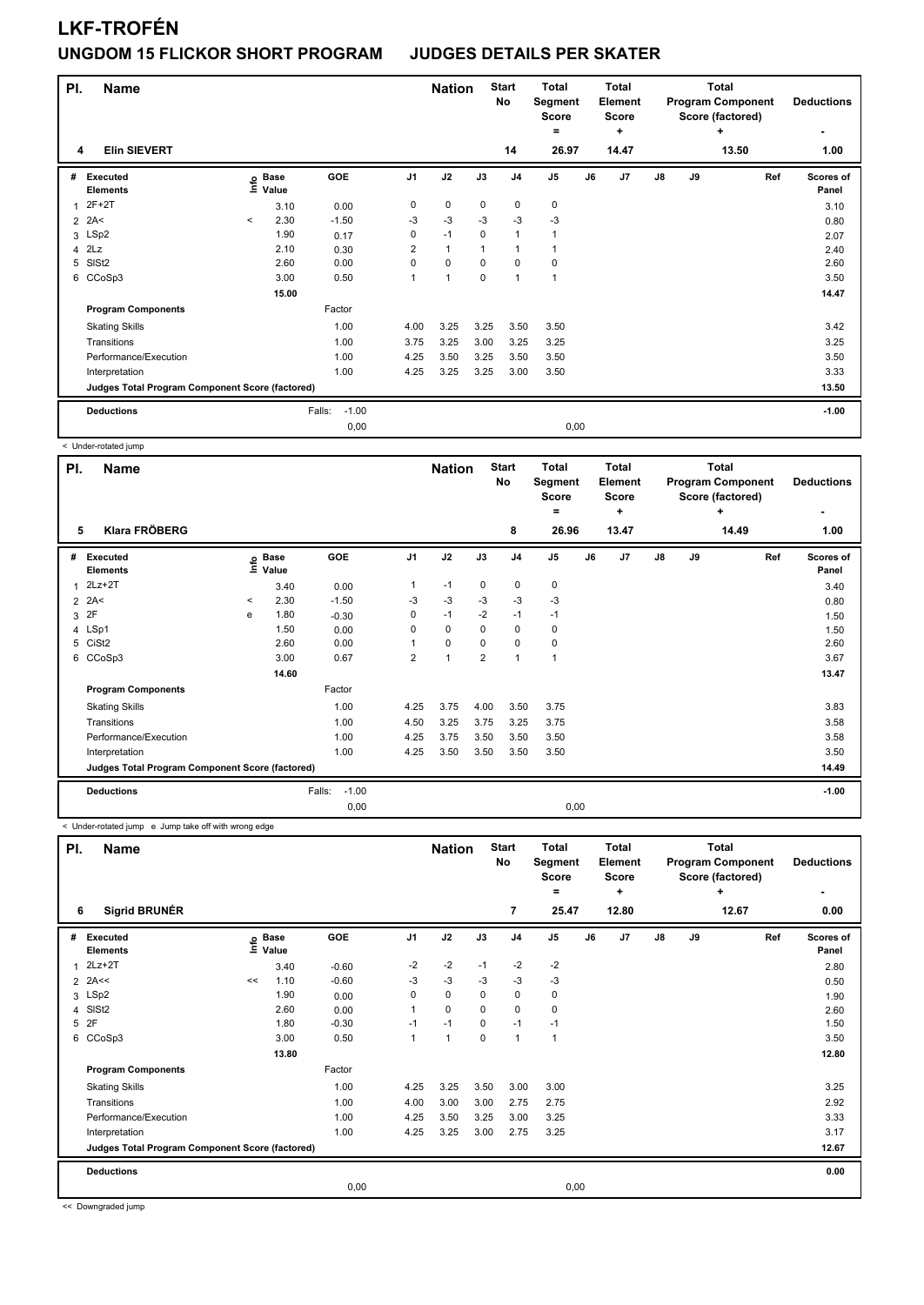## **LKF-TROFÉN UNGDOM 15 FLICKOR SHORT PROGRAM JUDGES DETAILS PER SKATER**

| PI. | <b>Name</b>                                     |    |                      |         |                | <b>Nation</b> |          | <b>Start</b><br><b>No</b> | <b>Total</b><br>Segment<br><b>Score</b><br>= |      | <b>Total</b><br>Element<br><b>Score</b><br>٠ |               |    | <b>Total</b><br><b>Program Component</b><br>Score (factored)<br>٠ | <b>Deductions</b>  |
|-----|-------------------------------------------------|----|----------------------|---------|----------------|---------------|----------|---------------------------|----------------------------------------------|------|----------------------------------------------|---------------|----|-------------------------------------------------------------------|--------------------|
| 7   | <b>Lydia BRUHN</b>                              |    |                      |         |                |               |          | 9                         | 24.59                                        |      | 11.60                                        |               |    | 12.99                                                             | 0.00               |
| #   | Executed<br><b>Elements</b>                     | ١m | <b>Base</b><br>Value | GOE     | J <sub>1</sub> | J2            | J3       | J <sub>4</sub>            | J <sub>5</sub>                               | J6   | J <sub>7</sub>                               | $\mathsf{J}8$ | J9 | Ref                                                               | Scores of<br>Panel |
| 1   | 2A<<                                            | << | 1.10                 | $-0.60$ | $-3$           | $-3$          | $-3$     | $-3$                      | $-3$                                         |      |                                              |               |    |                                                                   | 0.50               |
|     | 2 LSp1                                          |    | 1.50                 | $-0.40$ | $-1$           | $-2$          | $-2$     | $-1$                      | $-1$                                         |      |                                              |               |    |                                                                   | 1.10               |
| 3   | 2F                                              |    | 1.80                 | 0.00    | 0              | $\mathbf 0$   | 0        | 0                         | 0                                            |      |                                              |               |    |                                                                   | 1.80               |
|     | 4 CCoSp2                                        |    | 2.50                 | 0.00    | 0              | $\mathbf 0$   | $\Omega$ | $\mathbf 0$               | 0                                            |      |                                              |               |    |                                                                   | 2.50               |
|     | 5 2Lo+2Lo                                       |    | 3.60                 | 0.00    | 0              | $\mathbf 0$   | 0        | 0                         | 0                                            |      |                                              |               |    |                                                                   | 3.60               |
| 6   | SISt <sub>2</sub>                               |    | 2.60                 | $-0.50$ | $-1$           | $-1$          | $-2$     | $-2$                      | $-2$                                         |      |                                              |               |    |                                                                   | 2.10               |
|     |                                                 |    | 13.10                |         |                |               |          |                           |                                              |      |                                              |               |    |                                                                   | 11.60              |
|     | <b>Program Components</b>                       |    |                      | Factor  |                |               |          |                           |                                              |      |                                              |               |    |                                                                   |                    |
|     | <b>Skating Skills</b>                           |    |                      | 1.00    | 3.75           | 3.25          | 3.00     | 3.25                      | 3.25                                         |      |                                              |               |    |                                                                   | 3.25               |
|     | Transitions                                     |    |                      | 1.00    | 3.50           | 3.25          | 2.75     | 3.00                      | 3.00                                         |      |                                              |               |    |                                                                   | 3.08               |
|     | Performance/Execution                           |    |                      | 1.00    | 3.75           | 3.50          | 3.00     | 3.25                      | 3.25                                         |      |                                              |               |    |                                                                   | 3.33               |
|     | Interpretation                                  |    |                      | 1.00    | 4.00           | 3.50          | 3.00     | 3.25                      | 3.25                                         |      |                                              |               |    |                                                                   | 3.33               |
|     | Judges Total Program Component Score (factored) |    |                      |         |                |               |          |                           |                                              |      |                                              |               |    |                                                                   | 12.99              |
|     | <b>Deductions</b>                               |    |                      |         |                |               |          |                           |                                              |      |                                              |               |    |                                                                   | 0.00               |
|     |                                                 |    |                      | 0,00    |                |               |          |                           |                                              | 0,00 |                                              |               |    |                                                                   |                    |

<< Downgraded jump

| PI. | <b>Name</b>                                     |    |                            |            |                | <b>Nation</b>  |              | <b>Start</b><br>No | <b>Total</b><br>Segment<br><b>Score</b><br>$=$ |      | <b>Total</b><br>Element<br>Score<br>÷ |               |    | Total<br><b>Program Component</b><br>Score (factored)<br>÷ | <b>Deductions</b>  |
|-----|-------------------------------------------------|----|----------------------------|------------|----------------|----------------|--------------|--------------------|------------------------------------------------|------|---------------------------------------|---------------|----|------------------------------------------------------------|--------------------|
| 8   | <b>Alexandra LINDELL</b>                        |    |                            |            |                |                |              | $\mathbf{2}$       | 23.58                                          |      | 11.50                                 |               |    | 12.08                                                      | 0.00               |
| #   | <b>Executed</b><br><b>Elements</b>              |    | e Base<br>E Value<br>Value | <b>GOE</b> | J <sub>1</sub> | J2             | J3           | J <sub>4</sub>     | J <sub>5</sub>                                 | J6   | J7                                    | $\mathsf{J}8$ | J9 | Ref                                                        | Scores of<br>Panel |
| 1   | $2F+2T$                                         |    | 3.10                       | 0.00       | 0              | $\overline{1}$ | 0            | $\pmb{0}$          | $\pmb{0}$                                      |      |                                       |               |    |                                                            | 3.10               |
|     | 2 LSp2                                          |    | 1.90                       | 0.00       | 0              | $\mathbf 0$    | $\mathbf{1}$ | $\mathbf 0$        | $\mathbf 0$                                    |      |                                       |               |    |                                                            | 1.90               |
| 3   | SISt <sub>2</sub>                               |    | 2.60                       | $-0.10$    | 1              | $\mathbf 0$    | 0            | $-1$               | $-1$                                           |      |                                       |               |    |                                                            | 2.50               |
| 4   | 2Lo                                             |    | 1.80                       | $-0.20$    | -1             | $\mathbf{1}$   | 0            | $-1$               | $-1$                                           |      |                                       |               |    |                                                            | 1.60               |
| 5   | 2A<<                                            | << | 1.10                       | $-0.60$    | $-3$           | $-3$           | $-3$         | $-3$               | $-3$                                           |      |                                       |               |    |                                                            | 0.50               |
| 6   | CCoSp1                                          |    | 2.00                       | $-0.10$    | 0              | $-1$           | $\mathbf 0$  | $-1$               | $\pmb{0}$                                      |      |                                       |               |    |                                                            | 1.90               |
|     |                                                 |    | 12.50                      |            |                |                |              |                    |                                                |      |                                       |               |    |                                                            | 11.50              |
|     | <b>Program Components</b>                       |    |                            | Factor     |                |                |              |                    |                                                |      |                                       |               |    |                                                            |                    |
|     | <b>Skating Skills</b>                           |    |                            | 1.00       | 4.25           | 3.25           | 3.00         | 3.00               | 3.00                                           |      |                                       |               |    |                                                            | 3.08               |
|     | Transitions                                     |    |                            | 1.00       | 3.75           | 3.00           | 2.75         | 2.75               | 2.50                                           |      |                                       |               |    |                                                            | 2.83               |
|     | Performance/Execution                           |    |                            | 1.00       | 4.50           | 3.50           | 3.00         | 3.00               | 3.00                                           |      |                                       |               |    |                                                            | 3.17               |
|     | Interpretation                                  |    |                            | 1.00       | 4.25           | 3.25           | 3.00         | 2.50               | 2.75                                           |      |                                       |               |    |                                                            | 3.00               |
|     | Judges Total Program Component Score (factored) |    |                            |            |                |                |              |                    |                                                |      |                                       |               |    |                                                            | 12.08              |
|     | <b>Deductions</b>                               |    |                            |            |                |                |              |                    |                                                |      |                                       |               |    |                                                            | 0.00               |
|     |                                                 |    |                            | 0.00       |                |                |              |                    |                                                | 0,00 |                                       |               |    |                                                            |                    |

<< Downgraded jump

| PI.<br>9 | <b>Name</b><br>Matilda LÖFGREN                  |    |                                  |                   |                | <b>Nation</b> |      | <b>Start</b><br>No<br>4 | <b>Total</b><br>Segment<br><b>Score</b><br>۰<br>23.27 |    | <b>Total</b><br>Element<br><b>Score</b><br>÷<br>11.77 |    |    | <b>Total</b><br><b>Program Component</b><br>Score (factored)<br>÷<br>12.50 | <b>Deductions</b><br>1.00 |
|----------|-------------------------------------------------|----|----------------------------------|-------------------|----------------|---------------|------|-------------------------|-------------------------------------------------------|----|-------------------------------------------------------|----|----|----------------------------------------------------------------------------|---------------------------|
| #        | Executed<br><b>Elements</b>                     |    | <b>Base</b><br>e Base<br>⊆ Value | GOE               | J <sub>1</sub> | J2            | J3   | J <sub>4</sub>          | J <sub>5</sub>                                        | J6 | J7                                                    | J8 | J9 | Ref                                                                        | Scores of<br>Panel        |
|          | $2Lz+2T$                                        |    | 3.40                             | 0.00              | 0              | 0             | 0    | $-1$                    | 0                                                     |    |                                                       |    |    |                                                                            | 3.40                      |
|          | $2$ 2A<<                                        | << | 1.10                             | $-0.60$           | $-3$           | $-3$          | $-3$ | $-3$                    | $-3$                                                  |    |                                                       |    |    |                                                                            | 0.50                      |
|          | 3 CCoSp1                                        |    | 2.00                             | $-0.50$           | $-1$           | $-2$          | $-2$ | $-2$                    | $-1$                                                  |    |                                                       |    |    |                                                                            | 1.50                      |
|          | 4 2F                                            | e  | 1.80                             | $-0.60$           | $-2$           | $-2$          | $-2$ | $-2$                    | $-2$                                                  |    |                                                       |    |    |                                                                            | 1.20                      |
|          | 5 LSp3                                          |    | 2.40                             | 0.17              | 1              | $\mathbf 0$   | 1    | 0                       | 0                                                     |    |                                                       |    |    |                                                                            | 2.57                      |
|          | 6 CiSt2                                         |    | 2.60                             | 0.00              | 0              | $-1$          | 0    | 0                       | $\pmb{0}$                                             |    |                                                       |    |    |                                                                            | 2.60                      |
|          |                                                 |    | 13.30                            |                   |                |               |      |                         |                                                       |    |                                                       |    |    |                                                                            | 11.77                     |
|          | <b>Program Components</b>                       |    |                                  | Factor            |                |               |      |                         |                                                       |    |                                                       |    |    |                                                                            |                           |
|          | <b>Skating Skills</b>                           |    |                                  | 1.00              | 4.00           | 3.25          | 3.25 | 3.25                    | 3.25                                                  |    |                                                       |    |    |                                                                            | 3.25                      |
|          | Transitions                                     |    |                                  | 1.00              | 3.75           | 3.00          | 3.00 | 3.00                    | 2.75                                                  |    |                                                       |    |    |                                                                            | 3.00                      |
|          | Performance/Execution                           |    |                                  | 1.00              | 3.75           | 3.25          | 3.25 | 3.25                    | 3.00                                                  |    |                                                       |    |    |                                                                            | 3.25                      |
|          | Interpretation                                  |    |                                  | 1.00              | 4.00           | 3.00          | 3.00 | 3.00                    | 3.00                                                  |    |                                                       |    |    |                                                                            | 3.00                      |
|          | Judges Total Program Component Score (factored) |    |                                  |                   |                |               |      |                         |                                                       |    |                                                       |    |    |                                                                            | 12.50                     |
|          | <b>Deductions</b>                               |    |                                  | $-1.00$<br>Falls: |                |               |      |                         |                                                       |    |                                                       |    |    |                                                                            | $-1.00$                   |
|          |                                                 |    |                                  | 0,00              |                |               |      |                         | 0,00                                                  |    |                                                       |    |    |                                                                            |                           |

<< Downgraded jump e Jump take off with wrong edge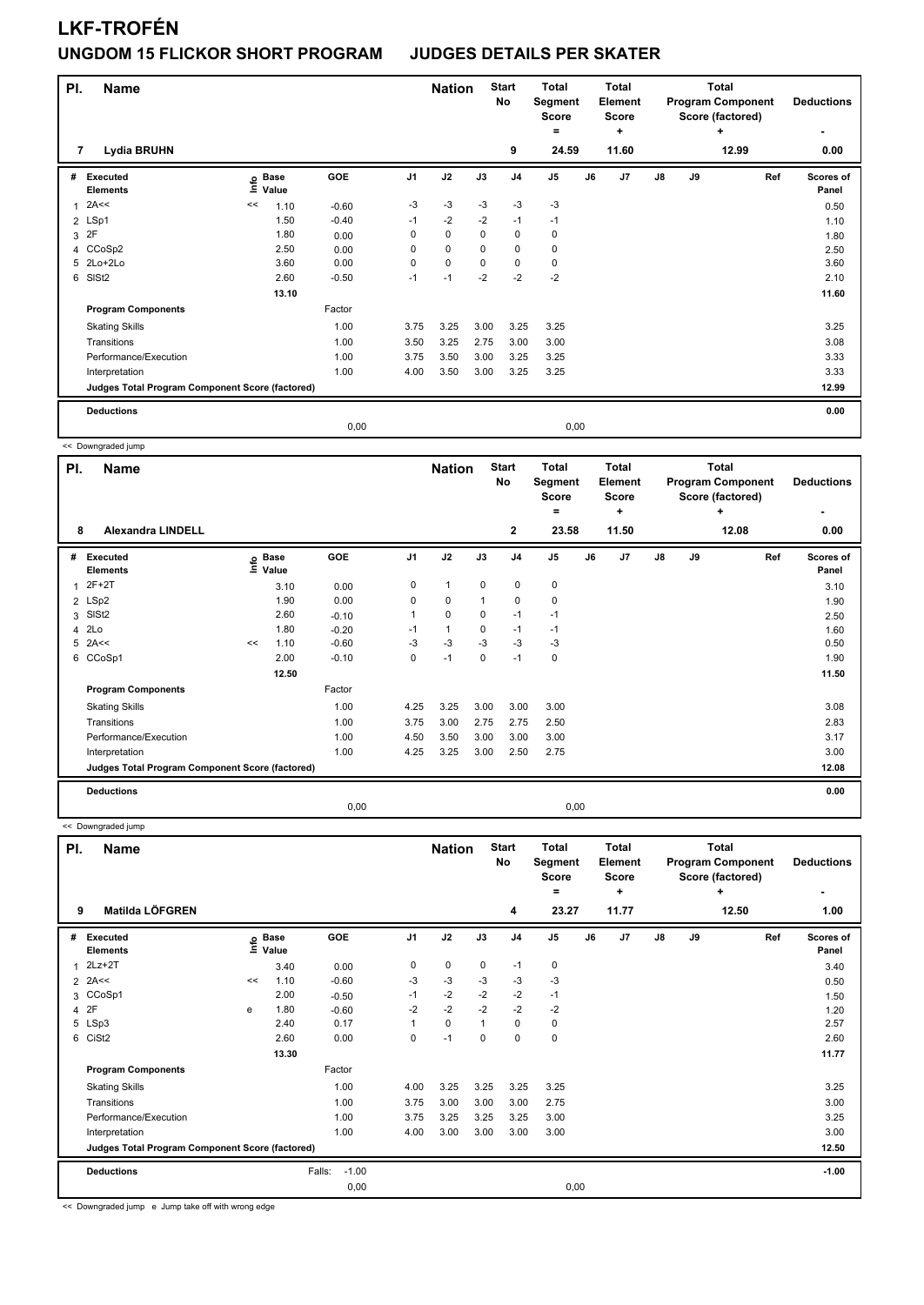### **UNGDOM 15 FLICKOR SHORT PROGRAM JUDGES DETAILS PER SKATER**

| PI.            | <b>Name</b>                                     |         |                            |         |                | <b>Nation</b> |             | <b>Start</b><br>No | <b>Total</b><br>Segment<br><b>Score</b><br>٠ |      | <b>Total</b><br>Element<br><b>Score</b><br>÷ |               |    | <b>Total</b><br><b>Program Component</b><br>Score (factored)<br>٠ | <b>Deductions</b><br>۰ |
|----------------|-------------------------------------------------|---------|----------------------------|---------|----------------|---------------|-------------|--------------------|----------------------------------------------|------|----------------------------------------------|---------------|----|-------------------------------------------------------------------|------------------------|
| 10             | <b>Anna KARLSSON</b>                            |         |                            |         |                |               |             | 5                  | 22.52                                        |      | 10.60                                        |               |    | 11.92                                                             | 0.00                   |
| #              | Executed<br><b>Elements</b>                     |         | e Base<br>E Value<br>Value | GOE     | J <sub>1</sub> | J2            | J3          | J <sub>4</sub>     | J <sub>5</sub>                               | J6   | J7                                           | $\mathsf{J}8$ | J9 | Ref                                                               | Scores of<br>Panel     |
| 1              | 2Lo+Lo                                          |         | 1.80                       | $-0.90$ | $-3$           | $-3$          | $-3$        | $-3$               | $-3$                                         |      |                                              |               |    |                                                                   | 0.90                   |
| $\overline{2}$ | 2A                                              |         | 3.30                       | $-0.50$ | $-1$           | $-1$          | $-2$        | $-1$               | $-1$                                         |      |                                              |               |    |                                                                   | 2.80                   |
|                | 3 CCoSp1                                        |         | 2.00                       | 0.00    | 0              | 0             | 0           | 0                  | 0                                            |      |                                              |               |    |                                                                   | 2.00                   |
| 4              | 2F<                                             | $\prec$ | 1.30                       | $-0.80$ | $-3$           | $-2$          | $-2$        | $-3$               | $-3$                                         |      |                                              |               |    |                                                                   | 0.50                   |
|                | 5 LSp2                                          |         | 1.90                       | 0.00    | 0              | $\mathbf 0$   | $-1$        | $\mathbf 0$        | 0                                            |      |                                              |               |    |                                                                   | 1.90                   |
| 6              | SISt <sub>2</sub>                               |         | 2.60                       | $-0.10$ | 0              | $\mathbf 0$   | $\mathbf 0$ | $-1$               | $-1$                                         |      |                                              |               |    |                                                                   | 2.50                   |
|                |                                                 |         | 12.90                      |         |                |               |             |                    |                                              |      |                                              |               |    |                                                                   | 10.60                  |
|                | <b>Program Components</b>                       |         |                            | Factor  |                |               |             |                    |                                              |      |                                              |               |    |                                                                   |                        |
|                | <b>Skating Skills</b>                           |         |                            | 1.00    | 4.25           | 3.25          | 3.25        | 3.00               | 3.00                                         |      |                                              |               |    |                                                                   | 3.17                   |
|                | Transitions                                     |         |                            | 1.00    | 4.25           | 3.25          | 3.00        | 2.50               | 2.50                                         |      |                                              |               |    |                                                                   | 2.92                   |
|                | Performance/Execution                           |         |                            | 1.00    | 4.00           | 3.00          | 3.00        | 2.75               | 3.00                                         |      |                                              |               |    |                                                                   | 3.00                   |
|                | Interpretation                                  |         |                            | 1.00    | 3.75           | 3.00          | 2.75        | 2.50               | 2.75                                         |      |                                              |               |    |                                                                   | 2.83                   |
|                | Judges Total Program Component Score (factored) |         |                            |         |                |               |             |                    |                                              |      |                                              |               |    |                                                                   | 11.92                  |
|                | <b>Deductions</b>                               |         |                            |         |                |               |             |                    |                                              |      |                                              |               |    |                                                                   | 0.00                   |
|                |                                                 |         |                            | 0,00    |                |               |             |                    |                                              | 0,00 |                                              |               |    |                                                                   |                        |

< Under-rotated jump

| PI. | <b>Name</b>                                     |    |                            |         |                | <b>Nation</b>  |                | <b>Start</b><br><b>No</b> | Total<br>Segment<br><b>Score</b><br>$=$ |      | Total<br>Element<br><b>Score</b><br>÷ |    |    | <b>Total</b><br><b>Program Component</b><br>Score (factored)<br>٠ | <b>Deductions</b>  |
|-----|-------------------------------------------------|----|----------------------------|---------|----------------|----------------|----------------|---------------------------|-----------------------------------------|------|---------------------------------------|----|----|-------------------------------------------------------------------|--------------------|
| 11  | Filippa WICKSTRÖM                               |    |                            |         |                |                |                | 11                        | 21.89                                   |      | 10.23                                 |    |    | 11.66                                                             | 0.00               |
| #   | Executed<br><b>Elements</b>                     |    | e Base<br>E Value<br>Value | GOE     | J <sub>1</sub> | J2             | J3             | J <sub>4</sub>            | J5                                      | J6   | J7                                    | J8 | J9 | Ref                                                               | Scores of<br>Panel |
|     | 1 LSp2                                          |    | 1.90                       | 0.83    | $\overline{2}$ | $\overline{2}$ | $\overline{2}$ | 1                         | 1                                       |      |                                       |    |    |                                                                   | 2.73               |
|     | $2$ 2A<<                                        | << | 1.10                       | $-0.60$ | -3             | $-3$           | $-3$           | -3                        | $-2$                                    |      |                                       |    |    |                                                                   | 0.50               |
|     | 3 2F<<+COMBO                                    | << | 0.50                       | $-0.30$ | -3             | $-3$           | $-3$           | $-3$                      | $-3$                                    |      |                                       |    |    |                                                                   | 0.20               |
|     | 4 2Lo                                           |    | 1.80                       | $-0.30$ | $\Omega$       | $\mathbf 0$    | $-2$           | $-1$                      | $-2$                                    |      |                                       |    |    |                                                                   | 1.50               |
|     | 5 SISt2                                         |    | 2.60                       | $-0.30$ | $\Omega$       | $-1$           | $-1$           | $-1$                      | $-1$                                    |      |                                       |    |    |                                                                   | 2.30               |
|     | 6 CCoSp3                                        |    | 3.00                       | 0.00    | 1              | $\mathbf 0$    | $\Omega$       | $\mathbf 0$               | 0                                       |      |                                       |    |    |                                                                   | 3.00               |
|     |                                                 |    | 10.90                      |         |                |                |                |                           |                                         |      |                                       |    |    |                                                                   | 10.23              |
|     | <b>Program Components</b>                       |    |                            | Factor  |                |                |                |                           |                                         |      |                                       |    |    |                                                                   |                    |
|     | <b>Skating Skills</b>                           |    |                            | 1.00    | 3.75           | 3.25           | 3.00           | 3.00                      | 3.00                                    |      |                                       |    |    |                                                                   | 3.08               |
|     | Transitions                                     |    |                            | 1.00    | 3.50           | 3.25           | 2.50           | 2.50                      | 2.75                                    |      |                                       |    |    |                                                                   | 2.83               |
|     | Performance/Execution                           |    |                            | 1.00    | 3.75           | 3.25           | 2.50           | 2.75                      | 3.00                                    |      |                                       |    |    |                                                                   | 3.00               |
|     | Interpretation                                  |    |                            | 1.00    | 3.75           | 3.00           | 2.25           | 2.50                      | 2.75                                    |      |                                       |    |    |                                                                   | 2.75               |
|     | Judges Total Program Component Score (factored) |    |                            |         |                |                |                |                           |                                         |      |                                       |    |    |                                                                   | 11.66              |
|     | <b>Deductions</b>                               |    |                            |         |                |                |                |                           |                                         |      |                                       |    |    |                                                                   | 0.00               |
|     |                                                 |    |                            | 0,00    |                |                |                |                           |                                         | 0,00 |                                       |    |    |                                                                   |                    |

<< Downgraded jump

| PI. | <b>Name</b>                                     |      |                      |                   |                | <b>Nation</b> |                | <b>Start</b><br><b>No</b> | <b>Total</b><br>Segment<br><b>Score</b><br>٠ |    | <b>Total</b><br>Element<br>Score<br>÷ |    |    | <b>Total</b><br><b>Program Component</b><br>Score (factored)<br>٠ | <b>Deductions</b>  |
|-----|-------------------------------------------------|------|----------------------|-------------------|----------------|---------------|----------------|---------------------------|----------------------------------------------|----|---------------------------------------|----|----|-------------------------------------------------------------------|--------------------|
| 12  | <b>Vicky EMMANOUIL</b>                          |      |                      |                   |                |               |                | 10                        | 21.59                                        |    | 8.77                                  |    |    | 13.82                                                             | 1.00               |
| #   | Executed<br><b>Elements</b>                     | ١nfo | <b>Base</b><br>Value | GOE               | J <sub>1</sub> | J2            | J3             | J <sub>4</sub>            | J <sub>5</sub>                               | J6 | J7                                    | J8 | J9 | Ref                                                               | Scores of<br>Panel |
| 1   | 2Lz+COMBO                                       |      | 2.10                 | $-0.90$           | -3             | $-3$          | $-3$           | -3                        | $-3$                                         |    |                                       |    |    |                                                                   | 1.20               |
|     | $2$ 2A<<                                        | <<   | 1.10                 | $-0.60$           | -3             | $-3$          | $-3$           | $-3$                      | $-3$                                         |    |                                       |    |    |                                                                   | 0.50               |
|     | 3 CCoSp1                                        |      | 2.00                 | $-0.20$           | 0              | $\mathbf 0$   | $-1$           | $-1$                      | $-1$                                         |    |                                       |    |    |                                                                   | 1.80               |
| 4   | SISt <sub>2</sub>                               |      | 2.60                 | $-0.60$           | $-1$           | $-2$          | $-2$           | $-2$                      | $-2$                                         |    |                                       |    |    |                                                                   | 2.00               |
| 5   | 1F                                              |      | 0.50                 | $-0.30$           | -3             | $-3$          | -3             | -3                        | $-3$                                         |    |                                       |    |    |                                                                   | 0.20               |
|     | 6 LSp2                                          |      | 1.90                 | 1.17              | 3              | 3             | $\overline{2}$ | $\overline{2}$            | 2                                            |    |                                       |    |    |                                                                   | 3.07               |
|     |                                                 |      | 10.20                |                   |                |               |                |                           |                                              |    |                                       |    |    |                                                                   | 8.77               |
|     | <b>Program Components</b>                       |      |                      | Factor            |                |               |                |                           |                                              |    |                                       |    |    |                                                                   |                    |
|     | <b>Skating Skills</b>                           |      |                      | 1.00              | 3.75           | 3.25          | 3.50           | 3.00                      | 3.25                                         |    |                                       |    |    |                                                                   | 3.33               |
|     | Transitions                                     |      |                      | 1.00              | 3.50           | 3.25          | 3.25           | 2.75                      | 3.50                                         |    |                                       |    |    |                                                                   | 3.33               |
|     | Performance/Execution                           |      |                      | 1.00              | 3.75           | 3.50          | 3.75           | 3.00                      | 3.50                                         |    |                                       |    |    |                                                                   | 3.58               |
|     | Interpretation                                  |      |                      | 1.00              | 4.25           | 3.50          | 3.75           | 2.75                      | 3.50                                         |    |                                       |    |    |                                                                   | 3.58               |
|     | Judges Total Program Component Score (factored) |      |                      |                   |                |               |                |                           |                                              |    |                                       |    |    |                                                                   | 13.82              |
|     | <b>Deductions</b>                               |      |                      | $-1.00$<br>Falls: |                |               |                |                           |                                              |    |                                       |    |    |                                                                   | $-1.00$            |
|     |                                                 |      |                      | 0,00              |                |               |                |                           | 0,00                                         |    |                                       |    |    |                                                                   |                    |

<< Downgraded jump